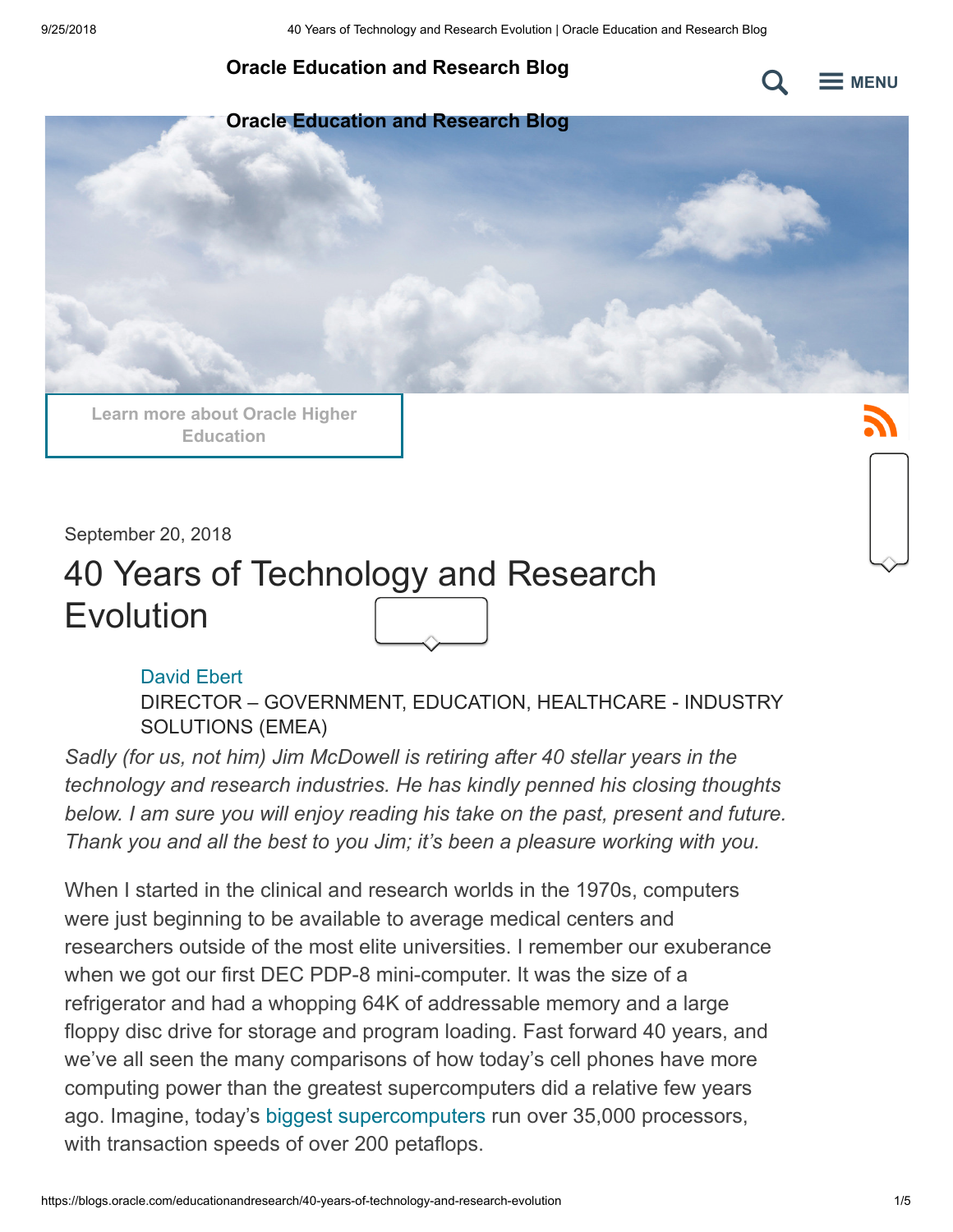Certainly interesting, but… *SO WHAT?*

There are a few answers to "So what" that I believe have been most important to the research community – and more importantly – to society overall.

#### **Underpinning Big Data Advances**

First, data is exploding all around us, and will continue its exponential growth until the end of time. With this massive accumulation of data, analytical tools and methods have necessarily evolved to allow exploration of data relationships - not only in massive data sets - but importantly, on wildly disparate data types, and by users with lower levels of technical expertise. The deeper importance of this set of developments should never be overlooked. The ability for highly trained scientists in medicine, engineering, plant science, or business – to explore data relationships within large pools of disparate data types, without the need for lengthy and expensive data "cleansing" and normalization projects, or a team of PhD Data Scientists at their side for even basic exploration, is huge. It allows for people with the deepest knowledge of a science area to do initial exploration of data relationships that could lead to new discoveries, at a pace hundreds of time faster than past methods would allow. Without the massive computing power that has become available, these advances would have been impossible.

In the medical world I've spent most of my career in, the development of "Big Data" analytic methods and the computing power to support their practical use has been particularly important. They are driving discovery of new treatments and improved care models, and really anchor our hopes of genomics-driven new cures in the future. The sheer computing power now available in the cloud, is also driving incredible new developments in areas like molecular modeling and drug design. Take a couple of minutes to [learn about](https://www.forbes.com/sites/oracle/2018/07/25/how-virtual-reality-can-change-the-way-we-see-our-world/#4197d872bf60) the amazing work done by the Centre for Computational Chemistry at the University of Bristol.

In the physics world, the value of this evolution in computing power can probably be no better-framed than the work CERN is doing in particle physics. CERN's 27-kilometre-long Large Hadron Collider contains over 50,000 sensors and monitors, and the experiments on it generate around 50 petabytes of data every year. Their work has yielded many new discoveries, including the famous Higgs boson particle – and their worldwide network of thousands of research collaborators – promises many more important discoveries in the future. However, without the continual advances in computing power, storage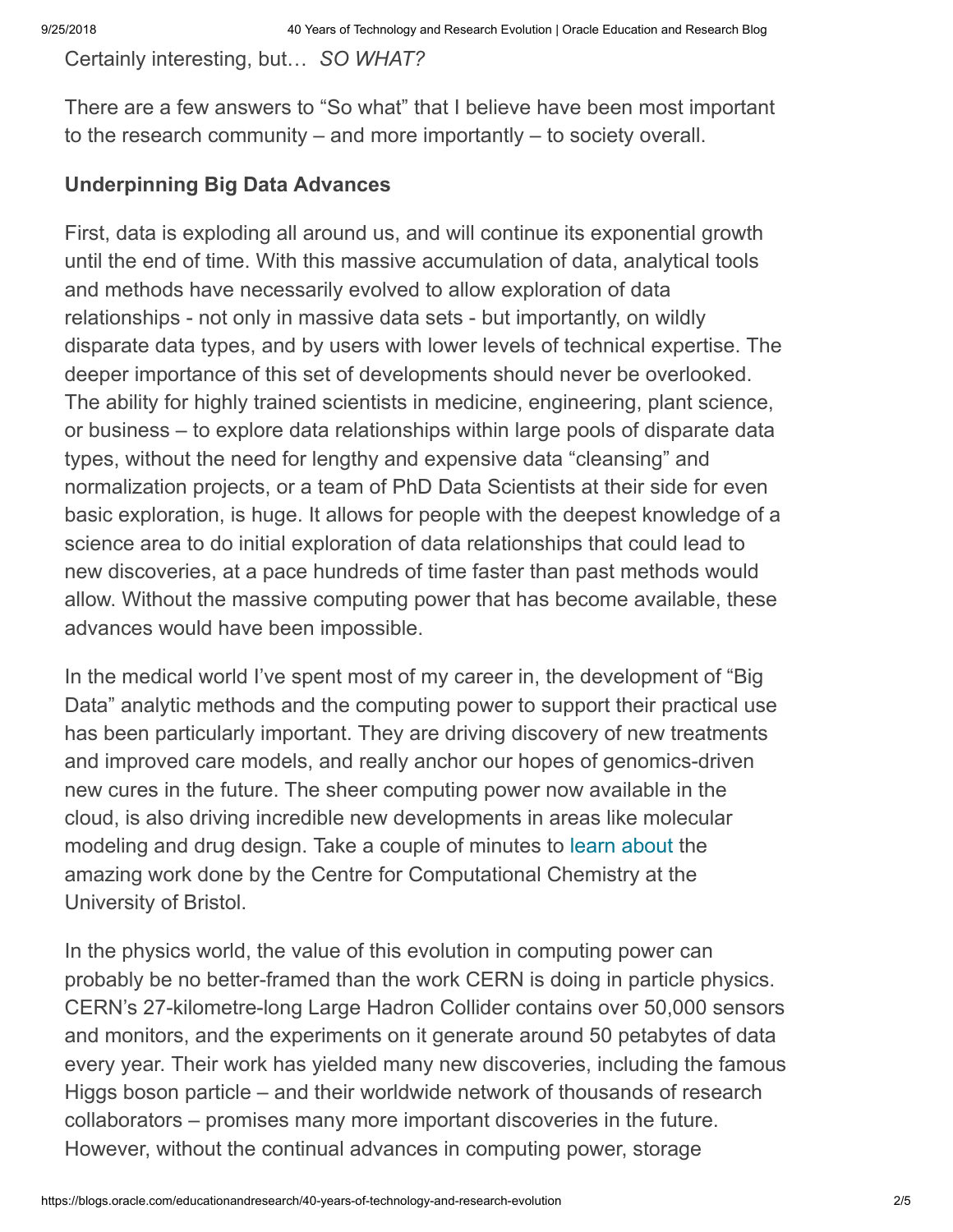efficiency, and analytic tool prowess – the pace of that discovery would be severely limited.

### **Improving Collaboration and Study Design**

The second place I believe all this computing power (coupled with the evolution of the internet) has had a profound impact on research – is in collaborative data access. And it's not just access to raw observational data from worldwide sources, but equally important – access to the vast body of findings from current and past studies, again with extraordinary text-mining and other tools – to more fully inform researchers on what is known about their targeted research to-date and how to sharpen study design. And the ability to compare and analyze results of numerous prior studies, including textual documentation of very old observations – has led to some interesting new discoveries already, and will certainly yield more as this evolution continues.

### **Speeding the Application of Research**

The third place we in the medical world expect this evolution will have an impact in the future, is in a drastic reduction of the research to clinical practice time cycle (*or so-called "bench-to-bedside" time*). Today's computational and collaboration tools allow for far more rapid identification and recruitment of subjects, gathering and analysis of study data, faster collaboration among researchers, and ultimately faster publishing of results. Undoubtedly, the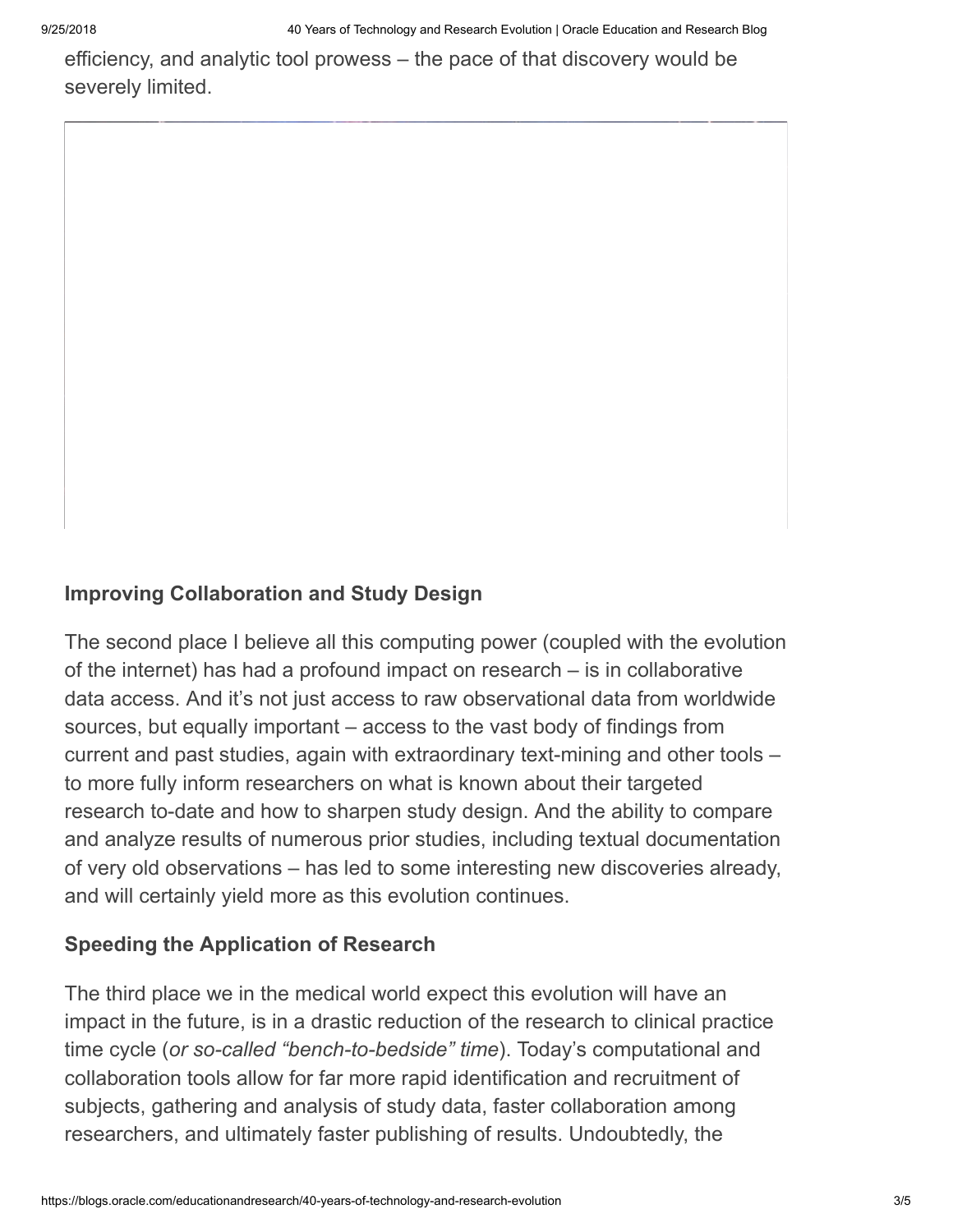growing application of artificial intelligence will act as an accelerant across many of these dimensions.

As exciting as the above benefits are in their own rights – the thing I am most intrigued by in medicine - is the potential for big data analyses on (*still developing*) massive EMR data sets, to allow for discovery of diagnostic and treatment advances – purely from spotting relationships on mass volumes of patient data. With the growing access to reliable data and the tools to analyze it faster, this new approach to discovery needs to be exploited, rather than relying solely on traditional research processes that take years to yield clinical benefits. This change will be difficult in the current medical ecosystem – but the benefits are potentially enormous.

#### **Enabling AI and ML**

Finally, the massive growth in computing power, along with the continually lower costs required to deploy it – is fueling the incredible growth in artificial intelligence and machine learning that promise to literally change the world. Whether in medical breakthroughs, improved cyber security, a myriad of smart cities applications, or finally letting us elders watch TV without learning 4 remotes – the benefits AI will surely bring are beyond current imagination.

#### **Signing Off**

As my generation prepares to pass the baton of driving further advances to our younger colleagues, I am extraordinarily excited to watch the next decade or two of our progress. I'm particularly encouraged that the current generation of talent in all the key disciplines required to drive continued advances - is truly exceptional. Better trained, more informed, and better equipped than all generations before them. Quite personally, I'm counting on them to at least defeat cancer and Alzheimer's - so I can write another 40 year observation down the road!

## Be the first to comment

Comments ( 0 )